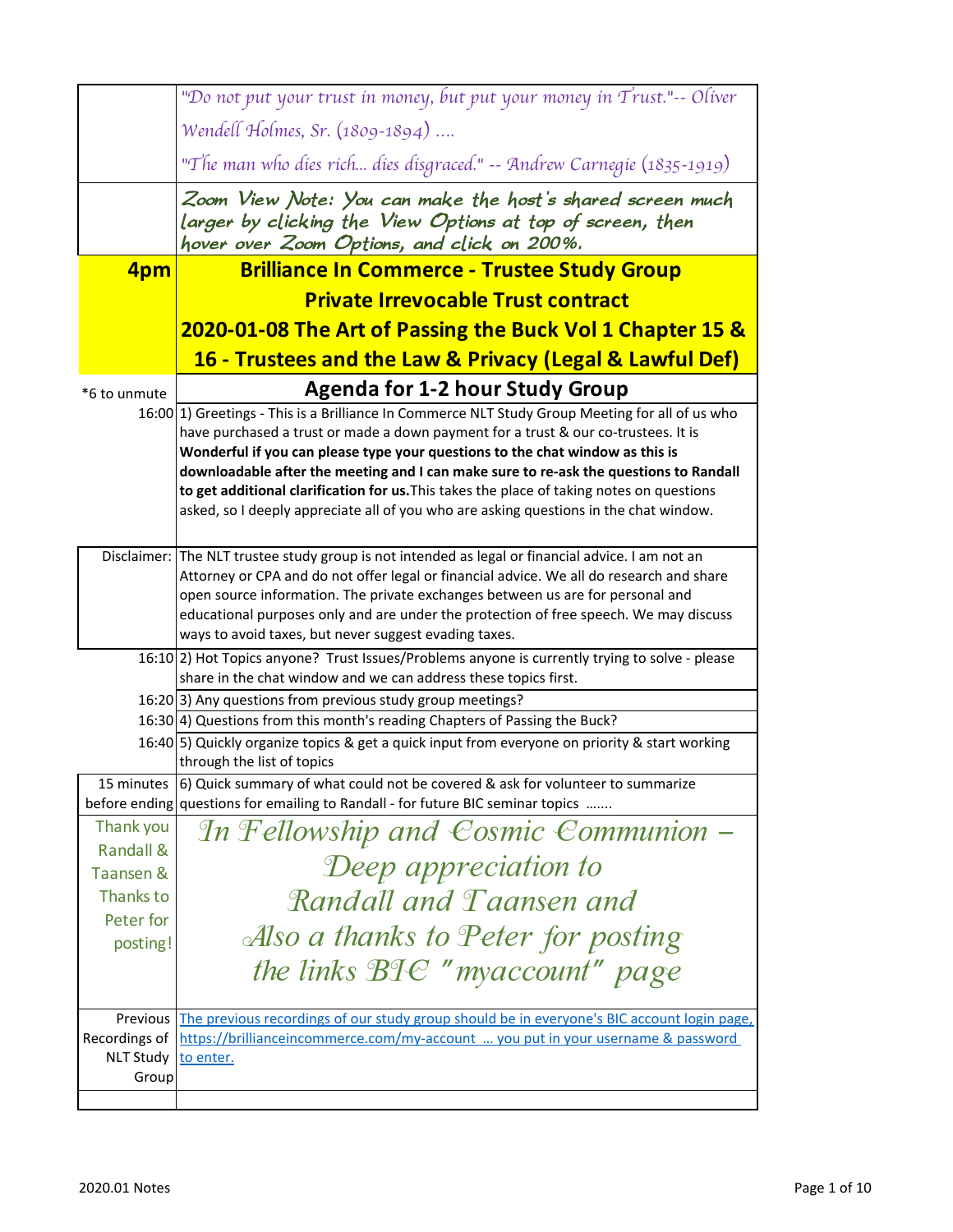| Dominique's                            | "There is no greatness where there is no simplicity."                                                                                                                                                                                                                                                                |
|----------------------------------------|----------------------------------------------------------------------------------------------------------------------------------------------------------------------------------------------------------------------------------------------------------------------------------------------------------------------|
| <b>Main Mantra</b><br><b>Regarding</b> | $\sim$ Leo Tolstoy                                                                                                                                                                                                                                                                                                   |
| <b>Trusts</b>                          |                                                                                                                                                                                                                                                                                                                      |
|                                        |                                                                                                                                                                                                                                                                                                                      |
| Dominique                              | Link for Spread sheet - I will add to chat window so you can click on it. 2020.01 NLT                                                                                                                                                                                                                                |
| manages -                              | Trustee Study Group Notes.xlsx - I recommend downloading into excel or any other                                                                                                                                                                                                                                     |
| Soulful                                | Simply spreadsheet program you use.                                                                                                                                                                                                                                                                                  |
|                                        | Service Ltd. LC If you are currently using a previous month's spreadsheet, simply drag into your active                                                                                                                                                                                                              |
|                                        | excel sheet the tabs you want to Add to your existing master excel sheet.                                                                                                                                                                                                                                            |
|                                        |                                                                                                                                                                                                                                                                                                                      |
|                                        | My plan is for Every month's new edition to contains all the tabs.                                                                                                                                                                                                                                                   |
|                                        | My company is Simply Soulful Service Ltd. LC - I accept FreeWill donations @<br>dominiquehacketttrustee@protonmail.com PayPal account. You can also send me a text -<br>I am on "Telegram" as SSSLtdLC. If you don't see me when you login - send me an email<br>and I'll make sure to connect on Telegram with you. |
| Dominique's                            |                                                                                                                                                                                                                                                                                                                      |
| Spreadsheet                            | https://www.dropbox.com/s/ma7rlud6opuy1q2/2020.01 NLT Trustee Study Group                                                                                                                                                                                                                                            |
| added tab                              | Notes.xlsx?dl=0                                                                                                                                                                                                                                                                                                      |
| PDF version                            | nttps://www.dropbox.com/s/8yr6bjrzggtamsy/2020.01 NLT Trustee Study Group                                                                                                                                                                                                                                            |
|                                        | Notes.pdf?dl=0                                                                                                                                                                                                                                                                                                       |
| <b>Black Law's</b>                     |                                                                                                                                                                                                                                                                                                                      |
| Dictionary -                           |                                                                                                                                                                                                                                                                                                                      |
| <b>Trusts</b>                          | <u>https://www.dropbox.com/s/hvprgzg4kaoelwd/Trusts%20Black%20Law%20Dict.pdf?dl=0</u>                                                                                                                                                                                                                                |
| <b>Black Law's</b>                     |                                                                                                                                                                                                                                                                                                                      |
| Dictionary -                           |                                                                                                                                                                                                                                                                                                                      |
| Lawful                                 | https://www.dropbox.com/s/3rfxh4khfzmlhhy/Lawful%20def.pdf?dl=0                                                                                                                                                                                                                                                      |
| <b>Black Law's</b>                     |                                                                                                                                                                                                                                                                                                                      |
| Dictionary -                           |                                                                                                                                                                                                                                                                                                                      |
| Legal                                  | https://www.dropbox.com/s/utlg4yr9d16wqq1/Legal.pdf?dl=0                                                                                                                                                                                                                                                             |
| Black Law's                            |                                                                                                                                                                                                                                                                                                                      |
| Dictionary -                           |                                                                                                                                                                                                                                                                                                                      |
| Statute &                              | https://www.dropbox.com/s/cyuvio0smbo12pc/Statute%20%26%20Statutory%20def.pdf?                                                                                                                                                                                                                                       |
| Statutory                              | $dl = 0$                                                                                                                                                                                                                                                                                                             |
| <b>Black Law's</b>                     |                                                                                                                                                                                                                                                                                                                      |
| Dictionary -                           |                                                                                                                                                                                                                                                                                                                      |
| Statute &                              |                                                                                                                                                                                                                                                                                                                      |
| Statutory                              | https://www.dropbox.com/s/zdr34rtc3dhbip8/Natural%20Law.pdf?dl=0                                                                                                                                                                                                                                                     |
|                                        | Please email me dominiquehacketttrustee@protonmail.com after class, ff you are not                                                                                                                                                                                                                                   |
|                                        | able to download this excel sheet - please email me, and I'll send you the drop box link.                                                                                                                                                                                                                            |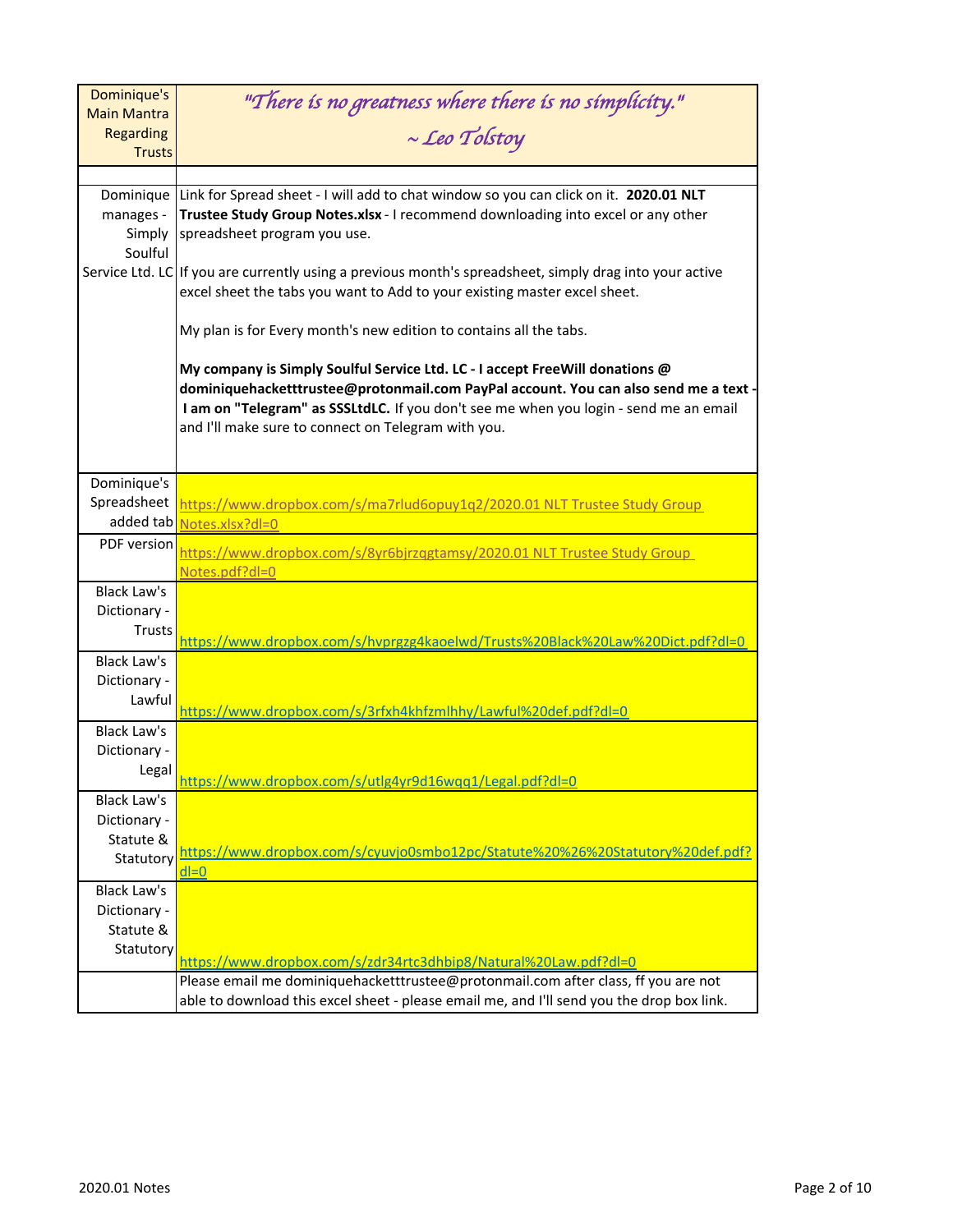|                    | Spreadsheet So briefly in the spreadsheet that I keep issuing an updated edition, we have:                                                                  |
|--------------------|-------------------------------------------------------------------------------------------------------------------------------------------------------------|
|                    | Overview: Instructions: general notes how to use this excel sheet                                                                                           |
|                    | 2020.01.08 Notes: Today's talking points                                                                                                                    |
|                    | StudyGroup Schedule: Links to past Randall Seminars & NOT PUBLIC NLT Study Group                                                                            |
|                    | classes                                                                                                                                                     |
|                    | PreviousMonthNotes: Starting from April-2019 forward                                                                                                        |
|                    | Document log: so we can track the papers that make up our trust entity                                                                                      |
|                    | Trust financial ledger: to help us track the trust corpus, Charges and Credits                                                                              |
|                    | Linked Statement of Financial Position                                                                                                                      |
|                    | FinStatForBenn: Financial Statement for Beneficiaries                                                                                                       |
|                    | Trust Minutes: has questions on left side & right side set to print                                                                                         |
|                    | Trust Mintes2: sample                                                                                                                                       |
|                    | Cont.Education: list of books to read                                                                                                                       |
|                    | Tips&Tricks: per the recommendation of Fellow Student                                                                                                       |
|                    | CA Probate Code On Trusts: California (2019 internet clips)                                                                                                 |
|                    | LawOfTrusts: Bogert 6th Edition - beginning study notes                                                                                                     |
|                    | BIC NLT Notes: What we will be learning how to do as trustees                                                                                               |
|                    | Banking: Combined Randall & PassTheBuck & Dominique's notes                                                                                                 |
|                    | Modifying Trusts: Beginning study notes - not done yet                                                                                                      |
|                    | SpellCheck: Fellow Student notes on how to use Spell Checker to help with Documents                                                                         |
|                    | CommPrefer: To help with working with a team & Pet Peeves list                                                                                              |
|                    | NLT Study This month, I will do the same as last month,                                                                                                     |
|                    | Group   we'll talk and discuss the book, and then,                                                                                                          |
|                    | Format - 2  I'll stop the recording and                                                                                                                     |
|                    | Parts - Book, re-start the recording when we discuss my excel spreadsheet offering for this month. This                                                     |
|                    | then stop &  way, for future reviews, we will have mini recordings of just the excel sheet tab                                                              |
|                    | review extras discussions separate from our Trust study notes.                                                                                              |
|                    | This month - review of examples of trustee exchanging assets into the trust - after we                                                                      |
|                    | review, email me if you want a sample - I must know you have Randall's full trust.                                                                          |
|                    |                                                                                                                                                             |
|                    | Respect Today we are discussing chapters 15 & 16 of The Art of Passing the Buck Vol I.<br>Copyright: The Art of Passing the Buck Vol 1 & 2 are copyrighted. |
|                    | Please So what we are instructing our study group that everyone purchase your own copy of the                                                               |
|                    | purchase book & this group plans to discuss specific topics to make sure we all understand what is                                                          |
|                    | your own being shared in this book.                                                                                                                         |
|                    | copy We are engaged in this study group in Making a Life for ourselves - and sharing our most                                                               |
|                    | important capital - Human Capital.                                                                                                                          |
| The Art of         |                                                                                                                                                             |
| <b>Passing The</b> |                                                                                                                                                             |
| <b>Buck - They</b> |                                                                                                                                                             |
| are having a       |                                                                                                                                                             |
| <b>Yule Sale</b>   | Here is the link if you have not purchased your copy yet - we intend to study Vol                                                                           |
| right now          | <u>l and then go on to Vol II - https://passingbucks.com/</u>                                                                                               |
|                    | DEEP DIVE INTO VOL 2 AND BLACK LAW'S DICTIONARY                                                                                                             |
|                    |                                                                                                                                                             |
|                    | Legal and Lawful and Statory definitions                                                                                                                    |
|                    | Chapters Chapter 15 & 16 - Trustees and the Law & Privacy                                                                                                   |
| Quote from         | What is needed to be a Trustee ~ " Only ordinary care, skill and prudence are normally                                                                      |
| George             | required of Trustees."  We trustees are to act in good faith and employ such vigilance,                                                                     |
| <b>Bogert</b>      | sagacity, diligence and prudence as, in general, prudent men of discretion and intelligence                                                                 |
|                    | employ in their own affairs.                                                                                                                                |
|                    |                                                                                                                                                             |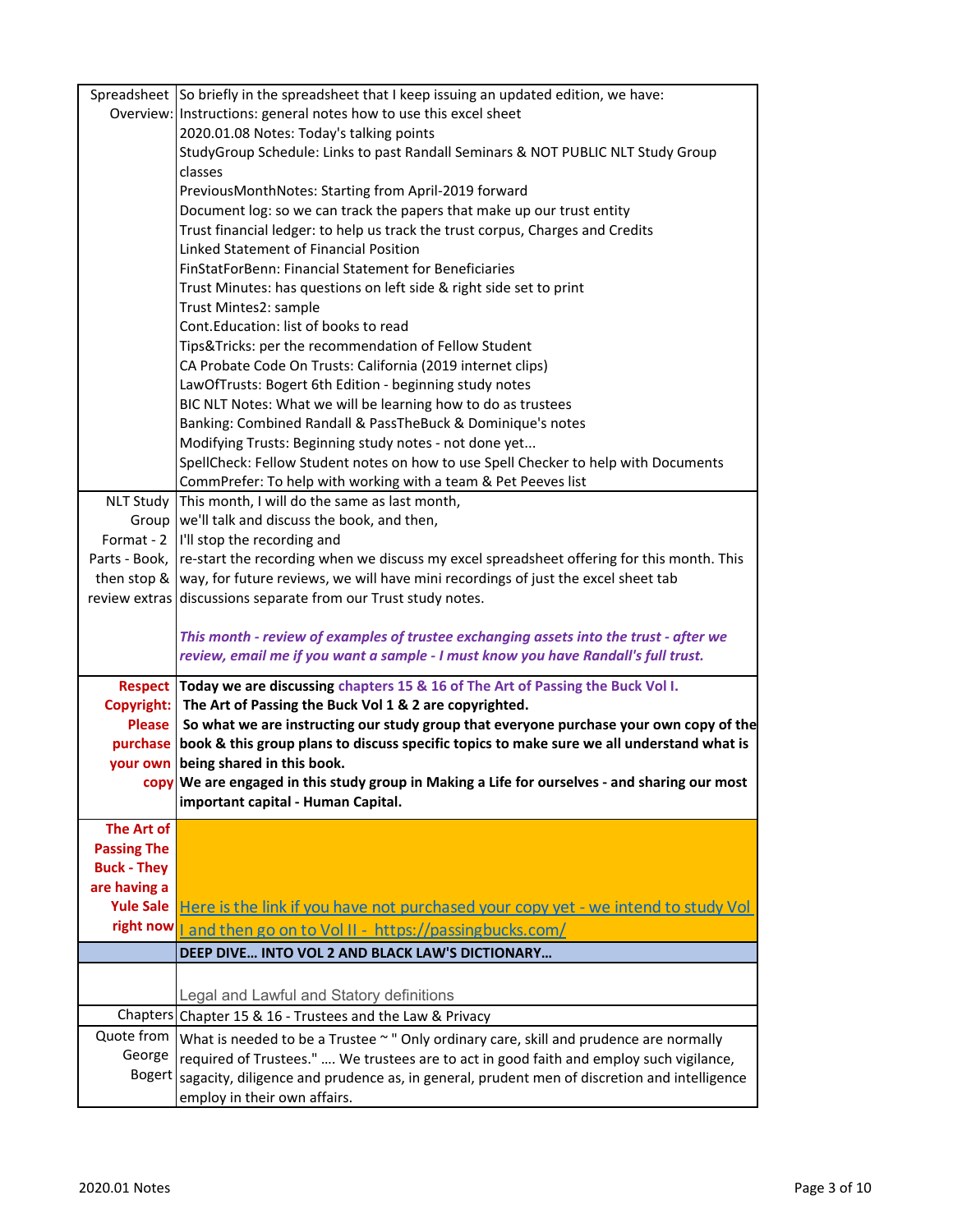|                | Our guideline as Trustees is our Trust Indenture.<br>If you have not fully paid for your trust, you have a Trust Abstract and that document<br>contains the outline of the Trust Indenture in the MEMORANDUM OF IRREVOCABLE<br>TRUST MINUTE and in the TRUST CERTIFICATION MINUTE |
|----------------|-----------------------------------------------------------------------------------------------------------------------------------------------------------------------------------------------------------------------------------------------------------------------------------|
| Append F:      |                                                                                                                                                                                                                                                                                   |
| Reasonable     | Such skill as in ordinarily possessed and exercised by persons of common capacity                                                                                                                                                                                                 |
| Skill          | engaged in the same busienss or employment.                                                                                                                                                                                                                                       |
|                | So long as we show resonable skill, even if we make a mistake, the law will generally not                                                                                                                                                                                         |
|                | hold us liable. But if we do not demonstrate Resasonable Skill - we could be held liable                                                                                                                                                                                          |
|                | for a mistake                                                                                                                                                                                                                                                                     |
| Quote from     |                                                                                                                                                                                                                                                                                   |
| George         |                                                                                                                                                                                                                                                                                   |
|                | Bogert  " Good Intent will not relieve him from liability for negligent or improvident conduct."                                                                                                                                                                                  |
| Quote from     |                                                                                                                                                                                                                                                                                   |
| George         | "One of the most important duties of a trustee is that of undivided loyalty to the                                                                                                                                                                                                |
|                | Bogert beneficiaries                                                                                                                                                                                                                                                              |
|                | Beware of Conflicts of Interest.                                                                                                                                                                                                                                                  |
|                | There are nice conflict of interest clauses that Nonprofits use, that could be reviewed and                                                                                                                                                                                       |
|                | considered as additional guidelines, if needed.                                                                                                                                                                                                                                   |
|                | According to the courts, the beneficiaries stand as guardians of the Trust's well-being, as<br>they will be the first to take notice that they are not receiving payments.                                                                                                        |
|                | A Trust without Beneficiaries is NO TRUST.                                                                                                                                                                                                                                        |
|                |                                                                                                                                                                                                                                                                                   |
|                | Courts assume the trustee has everything written down and documented, thus if a<br>beneficiary accuses a trustee of not acting properly, the courts assume the trustee will                                                                                                       |
|                | have documents showing that they have acted ethically and dilligently.                                                                                                                                                                                                            |
|                | If a court were to find that a Trustee had NOT acted correctly, the trustee must prove                                                                                                                                                                                            |
|                | themselves blameless If the Trustee Willfully violates the Trust Indenture - they are                                                                                                                                                                                             |
|                | personally liable.                                                                                                                                                                                                                                                                |
| Can the        |                                                                                                                                                                                                                                                                                   |
| Grantor be a   | "Ordinary" people must educate themselves and gain experience in how their Trust works.                                                                                                                                                                                           |
| Trustee?       | Grantors frequently become Executive Managers of their trusts since they are most                                                                                                                                                                                                 |
|                | $\frac{y_{\text{es}}}{x_{\text{f}}}\$ ramiliar with the daily workings of their trust  they then train the Trustees - or                                                                                                                                                          |
|                | professional trustees are hired as well                                                                                                                                                                                                                                           |
| Three cases:   | Once the trust has been in operation for several years and has made consistent                                                                                                                                                                                                    |
|                | Beneficiary distributions;                                                                                                                                                                                                                                                        |
|                | The ebb and flow of cash and assets have significantly changed the original corpus;                                                                                                                                                                                               |
|                | The Grantor has become thoroughly indoctrinated with Trust procedures.                                                                                                                                                                                                            |
|                |                                                                                                                                                                                                                                                                                   |
|                | don't be Sole Trustee possible tax liability (alter-ego)                                                                                                                                                                                                                          |
|                | If Grantor is a trustee - any monies received from the trust, the grantor-trustee must                                                                                                                                                                                            |
|                | declare and pay taxes due.                                                                                                                                                                                                                                                        |
|                | MUST keep trust accounts SEPERATE from Grantor's personal checking accounts.                                                                                                                                                                                                      |
|                | More information on this in chapter 22                                                                                                                                                                                                                                            |
| https://passin |                                                                                                                                                                                                                                                                                   |
| gbucks.com/    | Introduction: The subject of Trusts is complex and mysterious. An ancient system used to                                                                                                                                                                                          |
|                | pass wealth has gone through a metamorphosis that only time can produce. Despite this,                                                                                                                                                                                            |
|                | though, the basics of setting up assets for Beneficiaries remains. Keeping this one                                                                                                                                                                                               |
|                | thought in mind, the variety of ways to do this becomes simpler, and the complexity drops                                                                                                                                                                                         |
|                | away. We realize that some of even the rudimentary legal jargon is initially confusing.                                                                                                                                                                                           |
| Passing the    | In reality, the average person with a high school education can understand the basic                                                                                                                                                                                              |
|                | Buck Website concept of a Trust. Within this knowledge is the art of wealth build-up and                                                                                                                                                                                          |
|                | management-a subject that everyone should know, at least at a working level.                                                                                                                                                                                                      |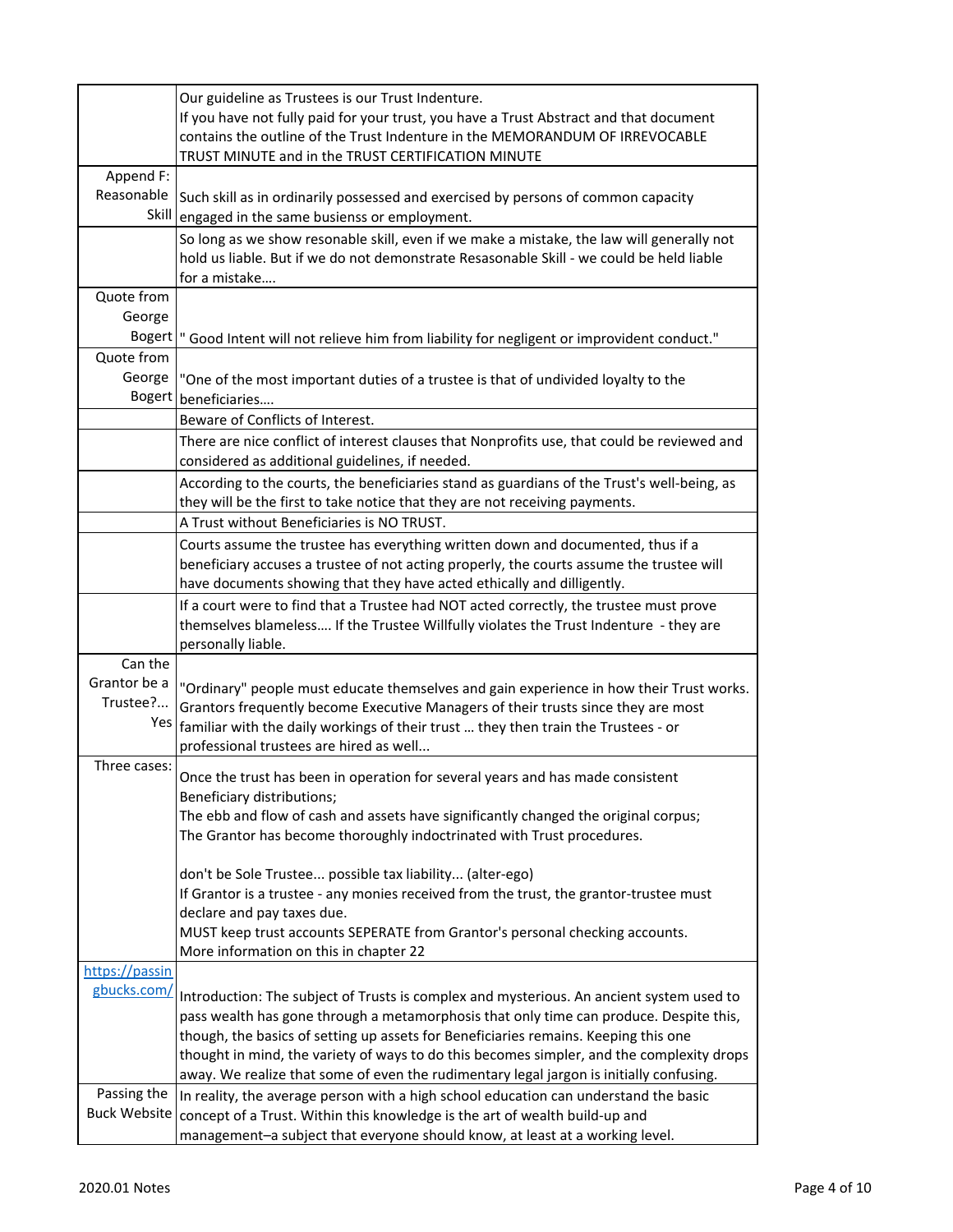| Passing the<br><b>Buck Website</b> | Those matters considered technical, or that seem more suitable for professionals, appear<br>in Volume II where we have included court cases and the more intricate details of Trust                                                                                                                                                                                                                                                                                                                               |
|------------------------------------|-------------------------------------------------------------------------------------------------------------------------------------------------------------------------------------------------------------------------------------------------------------------------------------------------------------------------------------------------------------------------------------------------------------------------------------------------------------------------------------------------------------------|
|                                    | structuring. Other matters, some controversial, are in the Appendices.                                                                                                                                                                                                                                                                                                                                                                                                                                            |
| Passing the                        | So, even if you feel inadequate to the task of sorting out wealth and inheritance, feel free                                                                                                                                                                                                                                                                                                                                                                                                                      |
| <b>Buck Website</b>                | to charge right in. We wrote this book for you.                                                                                                                                                                                                                                                                                                                                                                                                                                                                   |
| Passing the<br><b>Buck Website</b> | Even to those fully familiar with the legal protocols, Trusts and Trustees can be as foreign<br>as falling into the middle of a Brazilian jungle. Just because someone is a defense<br>attorney, or specializes in real estate law, does not mean he or she is familiar with Trust<br>documentation and procedures. Therefore, no one is to assume that a law degree creates<br>a brilliant Trustee. Again, as pointed out in Volume I of The Art of Passing the Buck, all<br>Trustees need mentors and teachers. |
| Passing the                        |                                                                                                                                                                                                                                                                                                                                                                                                                                                                                                                   |
| <b>Buck Website</b>                | Although a lawyer has a distinct advantage when it comes to dealing with the courts, he<br>or she is not necessarily skillful with investments, accounting or handling Beneficiaries.<br>This is why those with a good business sense, are just as qualified to become Trustees.                                                                                                                                                                                                                                  |
| <b>Specific</b>                    |                                                                                                                                                                                                                                                                                                                                                                                                                                                                                                                   |
| Duties of a                        |                                                                                                                                                                                                                                                                                                                                                                                                                                                                                                                   |
| Trustee -<br><b>From Our</b>       | The trust indenture includes the following clauses, which give the trustees the authority and                                                                                                                                                                                                                                                                                                                                                                                                                     |
| <b>Trust</b>                       | power to deal with the trust;                                                                                                                                                                                                                                                                                                                                                                                                                                                                                     |
| Abstract:                          |                                                                                                                                                                                                                                                                                                                                                                                                                                                                                                                   |
|                                    | The Trustees, exercising collectively as the Board of Trustees, shall have absolute, full and<br>sole authority over the control, management and administration of trust property and its<br>affairs, for the benefit of the Beneficiaries. They have full authority to make amendments,<br>resolutions and by-laws that shall be consistent with the intent and purpose of this indenture.<br>All significant decisions and actions for the trust shall be by the Trustees acting unanimously                    |
|                                    | The Trustees shall have full authority to hold an undivided interest in, and to determine, at<br>their discretion, what is principal and income, what, if any, is distributed to Beneficiaries,<br>what is allocated as income, principal, and expense, and what, if any, is established and/or<br>maintained as reserves for depreciation;                                                                                                                                                                       |
|                                    | The Trustees shall not have any general powers, but shall have any/all power to carry out the<br>intent and purpose of this indenture and the following specific powers;                                                                                                                                                                                                                                                                                                                                          |
|                                    | To conserve the property, commercialize the resources and extend any established line of<br>investment for the benefit of the trust, to deposit and hold trust funds in both interest bearing<br>and non-interest bearing accounts offered by any bank, to buy, sell, continue, operate,<br>manage, or liquidate any business interest of the trust;                                                                                                                                                              |
|                                    | To buy, sell, lease, receive, exchange, convey, or pledge for security any/all trust property an<br>assets and exercise any/all rights, powers, privileges and authority that any absolute owner of<br>such property can do, to receive and collect gifts, contributions and endowments, to give to<br>any charitable purpose harmonious with the intent of this trust;                                                                                                                                           |
|                                    | To create new trusts, organizations, or corporations, to enter into and engage in any lawful<br>contracts with, including, but not limited to, natural or legal persons, trusts, corporations,<br>partnerships, associations or other joint ventures under the name of this trust or any other<br>alias or assumed name, and to operate, distribute, diversify, change, liquidate, or otherwise<br>run the trust;                                                                                                 |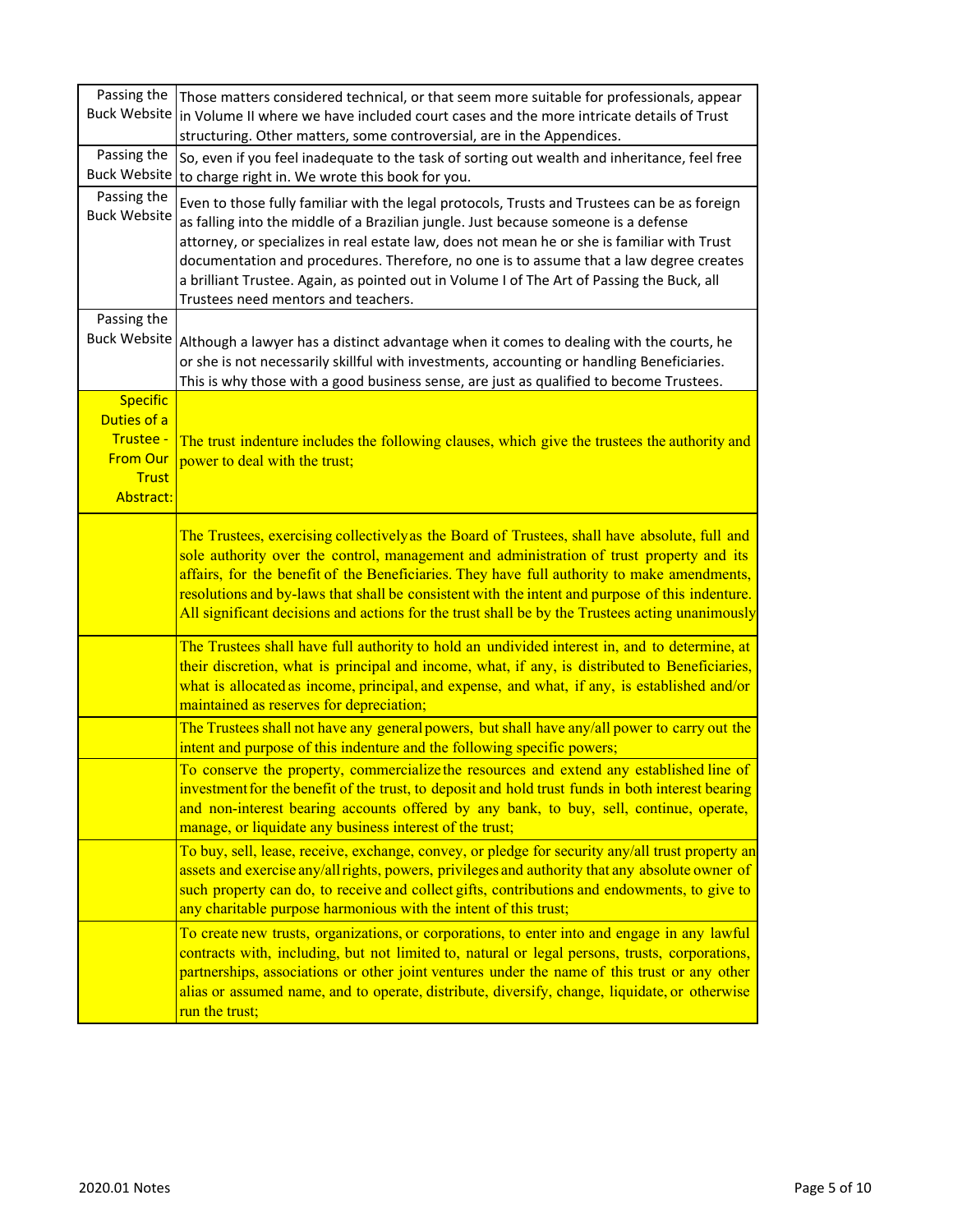|                                                                                            | To buy, sell, underwrite, invest and reinvest in, exchange or otherwise acquire, and to hold,<br>manage, develop, trade, sell "short", deal with and turn to account, either in cash or on<br>margin, any securities of any kind, including but not limited to, stocks, bonds, commodities,<br>mutual funds, in common trust funds established by any bank or trust company, and/or<br>stocks, bonds, debentures, shares, options, commodities, futures, forward contracts, notes, or<br>any other securities of any government, state, municipality, public authority, public or private<br>limited or unlimited company anywhere in the world; |
|--------------------------------------------------------------------------------------------|--------------------------------------------------------------------------------------------------------------------------------------------------------------------------------------------------------------------------------------------------------------------------------------------------------------------------------------------------------------------------------------------------------------------------------------------------------------------------------------------------------------------------------------------------------------------------------------------------------------------------------------------------|
|                                                                                            | To buy, sell, underwrite, invest in, exchange or otherwise acquire, and to hold, manage,<br>develop, deal with and turn to account any gold, silver, diamonds, and other precious or<br>semiprecious gems or metals, gas, oil or mineral rights, patents, copyrights or trademarks,<br>works of art and other articles of value, and whether on cash or margin basis and including<br>short sales, and to borrow or lend money against the security of any of this property;                                                                                                                                                                     |
|                                                                                            | To hold, manage, acquire, buy, sell, lease, rent, mortgage, exchange, deed, convey, assign,<br>encumber, hypothecate, invest, loan, borrow, grant options, pledge to secure loans, make<br>improvements, modifications, and alterations, demolish productive or unproductive property,<br>to execute covenants, agreements, contracts or credits, to create servitude's, grant easements<br>and rights of way, impose conditions and restrictions, and to release the same, to seek zoning,<br>re-zoning, variance, or non-conforming use permits on any productive or unproductive<br>property;                                                 |
|                                                                                            | To sue and be sued;                                                                                                                                                                                                                                                                                                                                                                                                                                                                                                                                                                                                                              |
|                                                                                            | To carry insurance of all kinds deemed necessary, including but not limited to, life, health and<br>disability insurance, personal liability and property damage, fire, casualty and extended<br>coverage insurance, income protection insurance, to receive and hold any insurance policies<br>on the life of any person, if after the transfer of such policy or policies to the trust, the trust is<br>the sole owner of the policy and the designated beneficiary;                                                                                                                                                                           |
|                                                                                            | To employ and pay reasonable compensation to trustees, consultants, caretakers, employees,<br>managers, agents and/or any other third parties for services rendered, to determine the<br>authority and responsibility of each, and to designate any/all of the them to hold funds for<br>specific purposes;                                                                                                                                                                                                                                                                                                                                      |
|                                                                                            | To make distributions, either from income and/or corpus, that provides for the care,<br>maintenance, support, protection, education, medical expenses and general welfare of the<br>Beneficiaries.                                                                                                                                                                                                                                                                                                                                                                                                                                               |
|                                                                                            | The Trustees of this Trust represent, agree, and declare that:                                                                                                                                                                                                                                                                                                                                                                                                                                                                                                                                                                                   |
|                                                                                            | 1. The undersigned Trustees are all the current Trustees of this Trust.                                                                                                                                                                                                                                                                                                                                                                                                                                                                                                                                                                          |
| The courts<br>deals with<br>Trusts under<br>laws of<br>Property and<br>Laws of<br>Contract | 2. The Trust is a private irrevocable personal trust, in existence under the right to contract.                                                                                                                                                                                                                                                                                                                                                                                                                                                                                                                                                  |
|                                                                                            | 3. Any Trustee of this Trust can bind the Trust by their signature. Any Trustee can request<br>the Bank to stop payment on any Trust check or transaction, but only if the request is in<br>writing and before the Bank suffers any monetary losses.                                                                                                                                                                                                                                                                                                                                                                                             |
|                                                                                            | 4. In addition to any other powers conferred by law or by the Trust Indenture, the Trustees<br>have the following powers, without any restriction or limitation contained in the Trust<br>Indenture or any amendments:                                                                                                                                                                                                                                                                                                                                                                                                                           |
|                                                                                            | A. To deposit and hold Trust funds in both interest bearing and non-interest bearing accounts<br>offered by the Bank.                                                                                                                                                                                                                                                                                                                                                                                                                                                                                                                            |
|                                                                                            | B. To enter into electronic fund transfers, safe deposit boxes and cash management<br>arrangements with the Bank.                                                                                                                                                                                                                                                                                                                                                                                                                                                                                                                                |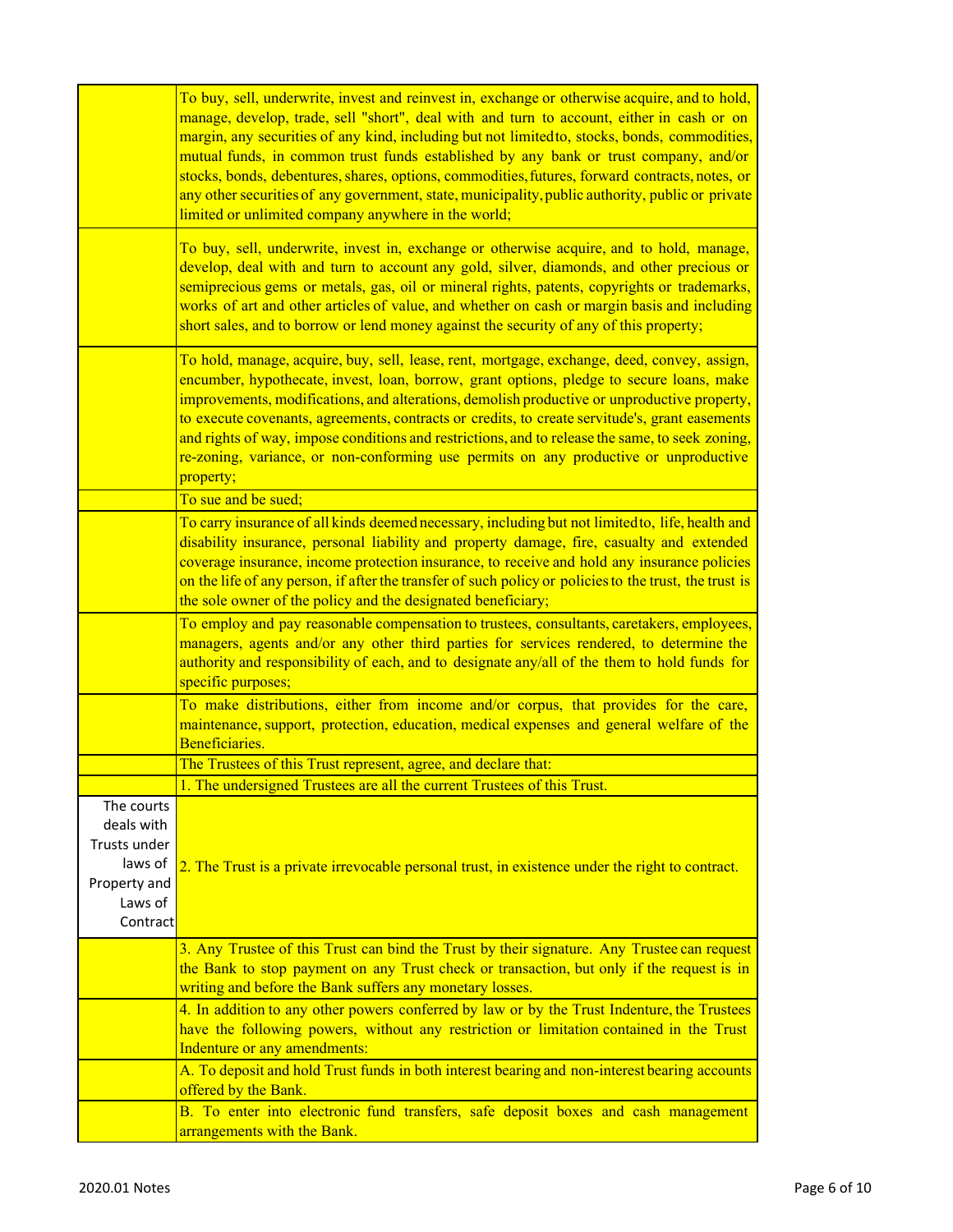|                                                      | C. To deposit funds and maintain Trust property with the Bank in amounts greater than the<br>maximum FDIC coverage, without collateralization by the Bank.                                                                                                                                                                                                                                                                                                                                                                                                                                                                                                                        |
|------------------------------------------------------|-----------------------------------------------------------------------------------------------------------------------------------------------------------------------------------------------------------------------------------------------------------------------------------------------------------------------------------------------------------------------------------------------------------------------------------------------------------------------------------------------------------------------------------------------------------------------------------------------------------------------------------------------------------------------------------|
|                                                      | 5. The Trust Indenture authorizes the Trustees to appoint managers or agents to establish,<br>administer and be a signature on deposit accounts and safe deposit boxes on behalf of the<br>Trust.                                                                                                                                                                                                                                                                                                                                                                                                                                                                                 |
|                                                      | 6. Notices to the Bank. The Trustees will give the Bank at least ten (10) days prior written<br>notice of any change or amendment to the Trust that might affect any right, duty, authority,<br>account, service, or arrangement involving the Bank. They shall also give the Bank written<br>notice promptly upon the death, resignation or incapacity of any Trustee, Manager, Agent or<br>Beneficiary. Notice shall be delivered to each Bank office where a Trust bank account or safe<br>deposit box is located. At the Bank's request, all the then Trustees and the new Trustees must<br>sign the notice before it becomes effective as to the Bank accounts and services. |
|                                                      | 7. The Bank shall not have the responsibility to know or interpret the terms of the Trust<br>Indenture or any amendments to it even if the Bank has received a copy of the Trust Indentur<br>and/or its amendments. The Bank may disregard any inconsistencies between the terms of<br>this document and those found in the Trust Indenture and its amendments.                                                                                                                                                                                                                                                                                                                   |
|                                                      | 8. To the extent the Trust Indenture is inconsistent with the provisions of this document, the<br>Trustees can amend the Trust Indenture to conform herewith, but only insofar as it applies to<br>any Bank account or service involving the Trust.                                                                                                                                                                                                                                                                                                                                                                                                                               |
|                                                      | 9. We have not relied on any representation or advice by the Bank or its employees regarding<br>the legal or tax effects of this certification.                                                                                                                                                                                                                                                                                                                                                                                                                                                                                                                                   |
|                                                      | 10. We declare that the above forgoing minutes: Memorandum of Irrevocable Trust Minute,<br>Banking Resolution Minute, Executive Manager's Agreement Minute, Trust Certification<br>Minute, are true and correct and that we have received and understand the terms of this<br>document.                                                                                                                                                                                                                                                                                                                                                                                           |
| Common Law<br><b>Trusts</b>                          | Once created, the Trust Indenture can be Expanded through Trust Mintues, but not<br>"changed" Created under the Right to Contract<br>Trust has an End Date<br>can be renewed by the Grantor<br>can be renewed by the Beneficiaries -<br>Assets moved into a New Trust with an updated Trust Indenture                                                                                                                                                                                                                                                                                                                                                                             |
| duration -<br><b>Our Trust</b><br>Indenture<br>says: | This trust indenture shall continue for the duration of lives-in-being plus twenty-one (21)<br>years from the signing of this document. If it is in the best interest and to the advantage<br>of the Beneficiaries, the Trustees, at their discretion, shall be empowered by unanimous<br>decision, to terminate its operation earlier. A resolution of said termination shall be<br>entered into the minutes. Upon final, complete discharge of obligations, distribution of<br>the corpus and the termination of the trust, the Board of Trustees shall be discharged and<br>automatically released from all responsibilities hereunder.                                        |
|                                                      | DID SOME INTERNET STUDY PLEASE DON'T FOLLOW ALL THAT YOU READ ON THE<br><b>INTERNET REGARDING COMMON LAW TRUSTS</b>                                                                                                                                                                                                                                                                                                                                                                                                                                                                                                                                                               |
| <b>Common Law</b><br><b>Trusts</b>                   | Per the Internet - WHAT LAWYERS ARE SAYING Common law trusts are used when a<br>statutory trust does not make sense because of state regulations or tax concerns. For this<br>reason, it is sometimes referred to as a pass-through trust agreement<br>Common law trusts are created without public officials.<br>The individuals of the trust are eligible to legally sue, or be sued, for violating the terms                                                                                                                                                                                                                                                                   |
|                                                      | of the common law trust. However, they must do so in their own name.                                                                                                                                                                                                                                                                                                                                                                                                                                                                                                                                                                                                              |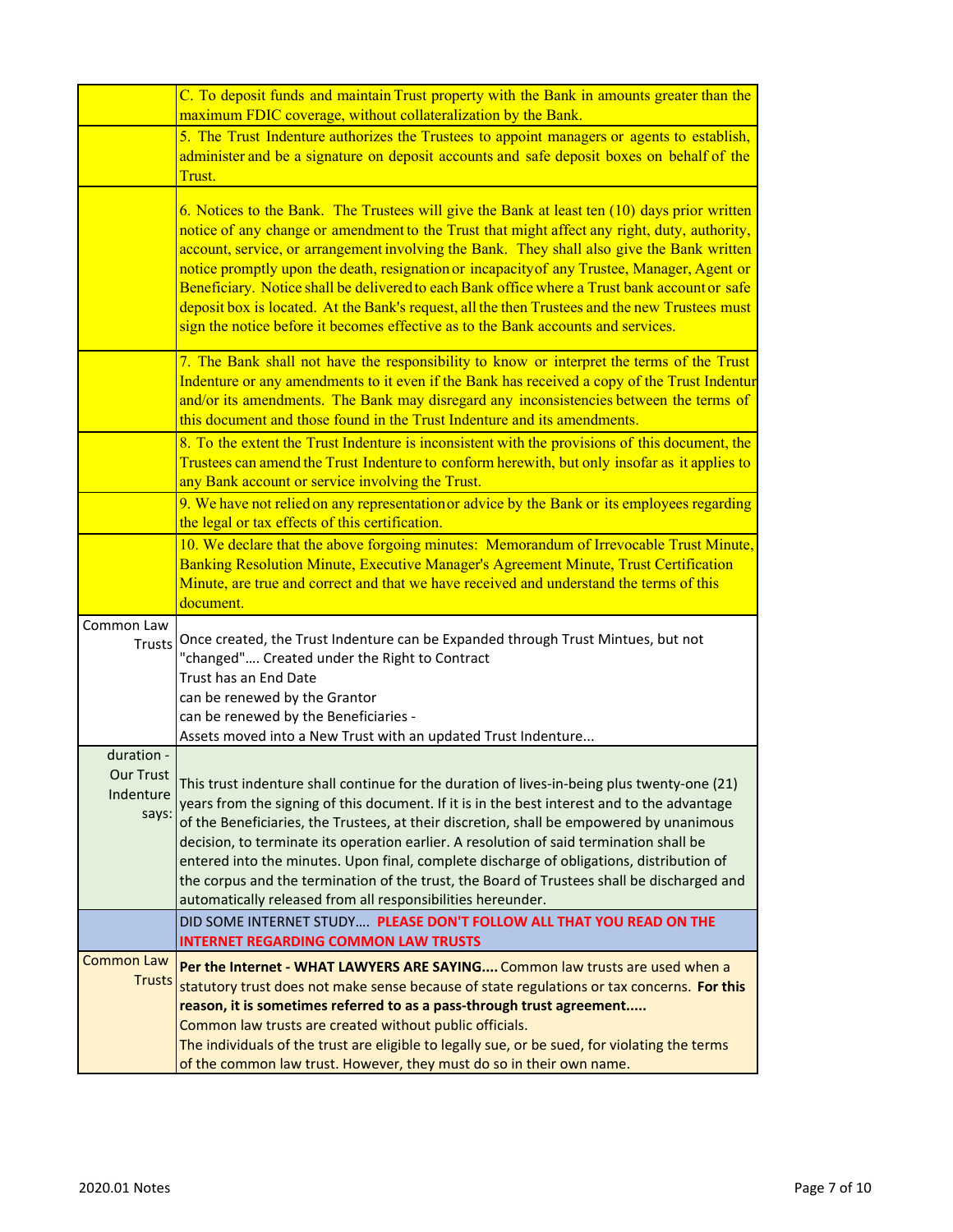| Passing the                   |                                                                                                                                     |
|-------------------------------|-------------------------------------------------------------------------------------------------------------------------------------|
| <b>Buck Website</b>           | The U.S. Constitution is setup under Common-Law; therefore the information given on the                                             |
| - Common                      | passingbucks.com website and in The Art of Passing the Buck Volumes I and II, are                                                   |
| Law                           | applicable to all countries setup under Common-Law.                                                                                 |
| Statutory                     | This is from various internet sites -                                                                                               |
| <b>Trust</b>                  | a trust created or authorized by statute                                                                                            |
|                               | This process is regulated by the Uniform Statutory Trust Entity Act (USTEA).                                                        |
|                               | is considered to be a juridical category. It is separated from the trusts parties and a legal                                       |
|                               | lawsuit can be initiated in the name of the trust.                                                                                  |
|                               | The statutory trust is often regarded as a type of business organization.                                                           |
|                               | <b>Statutory Trust include articles of incorporation.</b>                                                                           |
| <b>From our</b>               |                                                                                                                                     |
|                               | Trust UofBI: Our Private Irrevocable Trust is "An Unincorporated Trust Organization" - NOT STATUTORY                                |
| <b>IMPORTANT</b>              |                                                                                                                                     |
| <b>NOTE - Some</b>            |                                                                                                                                     |
| States in the                 |                                                                                                                                     |
| US have a<br><b>Statutory</b> | I AM NOT GIVING THE WEBISTES I LOOKED AT BECAUSE MANY OF THEM SAY -<br>"Register                                                    |
| <b>Common Law:</b>            | your trust documents with >>>>>>>>. " - this is A RED FLAG. WE DO NOT REGISTER OUR                                                  |
|                               | TRUST - Our Trust is created under the law of contracts - it does Not need to be                                                    |
|                               | registered - If you "Register" your trust you have now made your trust statutory.                                                   |
| <b>Statutory</b><br>Trusts    |                                                                                                                                     |
| Found this on                 |                                                                                                                                     |
| the internet -                |                                                                                                                                     |
| have not                      |                                                                                                                                     |
| confirmed                     |                                                                                                                                     |
| We All have                   | A statutory trust cannot have a donative purpose. -                                                                                 |
| <b>Natural Law</b>            | Our trust is formed based on the law of contracts - we have in our trust indenture the                                              |
|                               | right to donate.<br>Trusts Under Trustee Powers: "to give to any charitable purpose harmonious with the intent of                   |
|                               | this trust".                                                                                                                        |
| Back to the                   |                                                                                                                                     |
| Chapter                       | You want someone who is organized, has a business background, some knowledge of                                                     |
|                               | accounting and some interest in the law, and willing to learn and think and ask questions                                           |
|                               | and find mentors - also, capable to deal with Beneficiaries, government officials, even the<br>Grantor - and formost - TRUSTWORTHY. |
| Two Most                      |                                                                                                                                     |
| Important                     | 1) Protecting Assets - by holding to a minimum the potential for legal challenges.                                                  |
|                               | Duties 2) Defend the Trust - if necessary, the trust hires lawyers or other professionals as needed.                                |
|                               | there is a Huge body of case law supporting the legality of Trusts - so few are ever                                                |
|                               | challenged.                                                                                                                         |
|                               | create your trust BEFORE the possible events you hope avoid                                                                         |
|                               | first year or so the Trust will be a trial-and- error period for all involved.                                                      |
|                               | simply find "a few good men or women" who can follow a program and think on their                                                   |
|                               | feet when a new situation arises.                                                                                                   |
|                               |                                                                                                                                     |
|                               |                                                                                                                                     |
|                               |                                                                                                                                     |
|                               |                                                                                                                                     |
|                               |                                                                                                                                     |
|                               | the longer they work with the proven structure, the more comfortable they get.                                                      |
|                               | Trustee Training Program would include, how to prevent audits, lawsuits and seizure of                                              |
|                               | assets - prevention is the key, and this is done through reporting accurately and timely                                            |
|                               | required information.                                                                                                               |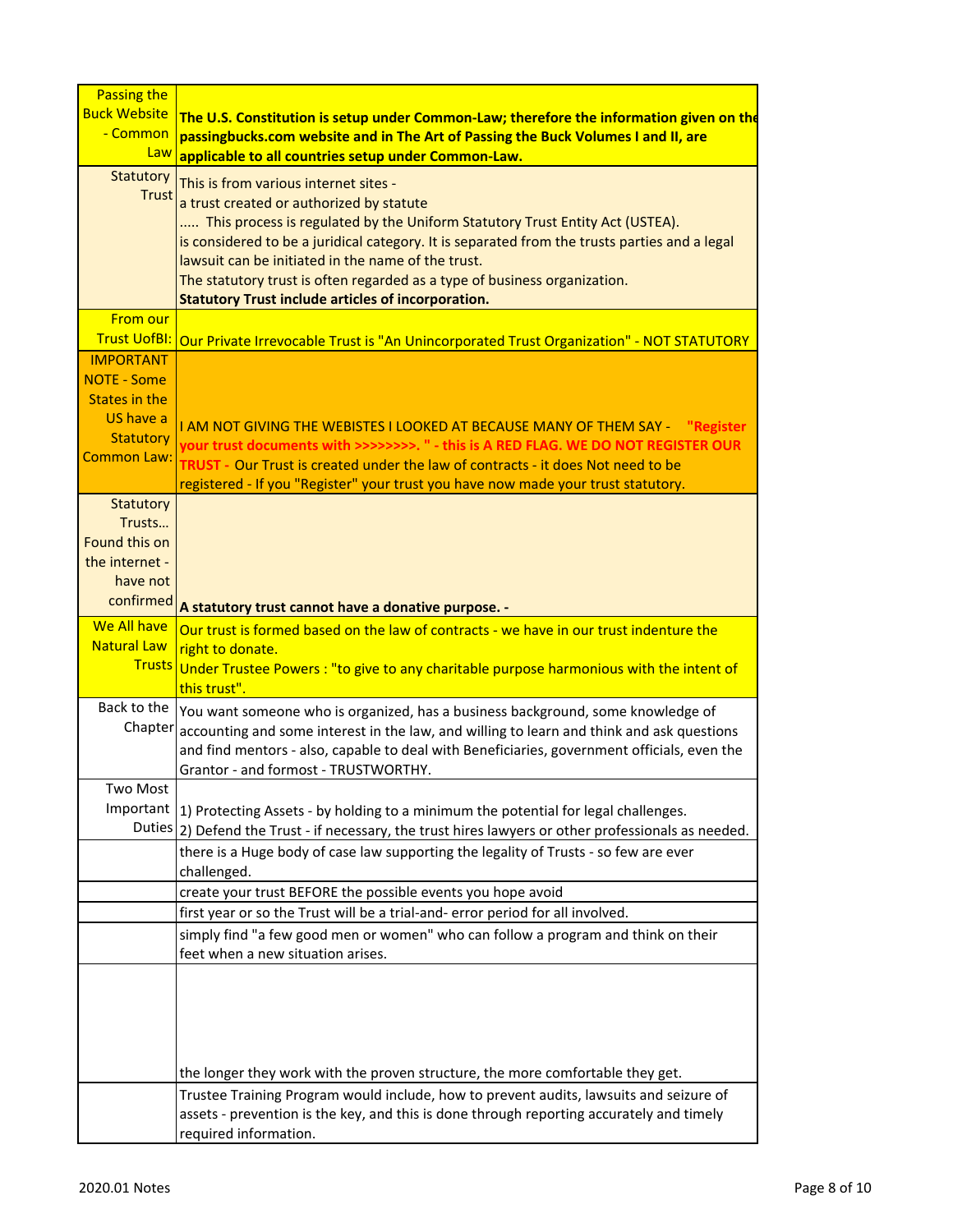| <b>How Trustees</b>  |                                                                                                                                             |
|----------------------|---------------------------------------------------------------------------------------------------------------------------------------------|
| are Controlled       | 1) In the Trust Indenture the Grantor has clearly divested themselves of all legal and<br>equitable interest in the assets                  |
|                      | 2) Grantor can be involved as Executive Manager or CoTrustee with an Adverse Trustee                                                        |
|                      | 3) Educate Beneficiaries in reference to their potential involvement - we will learn how to                                                 |
|                      | do this this means, if we expect a Beneficiary to eventually become a CoTrustee - we                                                        |
|                      | need them to read the Trust Indenture - this encourages them to keep watch over their                                                       |
|                      | own interests.                                                                                                                              |
|                      | 4) Your choice of Trustee(s) - as this is the person(s) who you have a "meeting of the                                                      |
|                      | minds" and the written contact Trust Indenture is the history of this.                                                                      |
|                      | Beneficiaries first recorse is to the protector if the Trustee has deviated from the Trust                                                  |
|                      | Indenture.                                                                                                                                  |
|                      | Grantor - if you want to pass on your spiritual values to your heirs, write it down and take                                                |
|                      | time to educate your Trustees and your Beneficiaries.                                                                                       |
| when can a           |                                                                                                                                             |
| common law           | If a common law trust loses it's Trustees - Successor not available, Protector fails to                                                     |
| trust become         | appoint, the trust indenture does not allow the grantor to appoint someone else there is                                                    |
| statutory?           | no place to turn but to the courts and now your trust becomes Statutory.                                                                    |
| <b>Trust Capital</b> | are for "Exchangers"                                                                                                                        |
| Units                | different from Beneficiaries who give nothing                                                                                               |
|                      | Right now, we are only working with UofBI - and we shuffel these units when a trustee                                                       |
|                      | exchanges additional assets into the trust - yes, they do need to receive UofBI for this to                                                 |
|                      | be an Exchange - and it's an Exchange because it's not a taxable event - it's not a sale and                                                |
|                      | it's not a gift.                                                                                                                            |
|                      | Grantor appoints First Trustee Frist Trustee appoints next Trustee having an adverse                                                        |
|                      | trustee squashes in advance the possible allegation that there is any undue influence                                                       |
|                      |                                                                                                                                             |
|                      | exerted on Trustees.                                                                                                                        |
|                      | Trustee is Legally Responsible                                                                                                              |
|                      | Want a deeper Dive Manual On Commercial Law by Lavine                                                                                       |
| Manual On            |                                                                                                                                             |
| Commercial           | Page 17 has a whole chapter on Law and the Evolution of Law                                                                                 |
| Law Lavine           | https://www.dropbox.com/s/z3svhkvc8r76rxz/Manual%20On%20Commercial%20Law%20                                                                 |
| 1948                 | Lavine%201948.pdf?dl=0                                                                                                                      |
| Manual On            | Unwritten law embraces four subdivisions:                                                                                                   |
| Commercial           | (a) Common law.                                                                                                                             |
| Law Lavine           | (b) Equity.                                                                                                                                 |
| 1948                 | (c) International law.                                                                                                                      |
|                      | (d) The Law Merchant.                                                                                                                       |
| Manual On            | Common law. Common law is the earliest branch of un-                                                                                        |
| Commercial           | written law founded on ancient English usage and custom. As reflected in judicial                                                           |
| Law Lavine           | decisions, modified to suit the changing needs of changing times, and adapted to our own                                                    |
| 1948                 | needs and institutions, it continues to serve as a fundamental branch of our law. Its                                                       |
|                      | keystone is stare decisis: the doctrine that con-strains judges to stand by former                                                          |
|                      | decisions as far as possible, without following too slavishly the outworn dogma of the                                                      |
|                      | past.                                                                                                                                       |
| Manual On            | Equity is that branch of unwritten law, founded in justice and fair dealing, which seeks to                                                 |
| Commercial           | supply a more ade- quate remedy than that available at (common) law. Ordi- nary law                                                         |
| Law Lavine           | actions, as stated, have for their object the assessment of damages for wrongs done, but                                                    |
| 1948                 | a court of equity reaches be-yond mere damages: It seeks to prevent the wrong itself, or,                                                   |
|                      | if it has already been committed, to requite it more fully than would be possible by a                                                      |
|                      | mere payment of money damages. Among the more common equity actions, which<br>provide reme- dies not available "at law," are the following: |